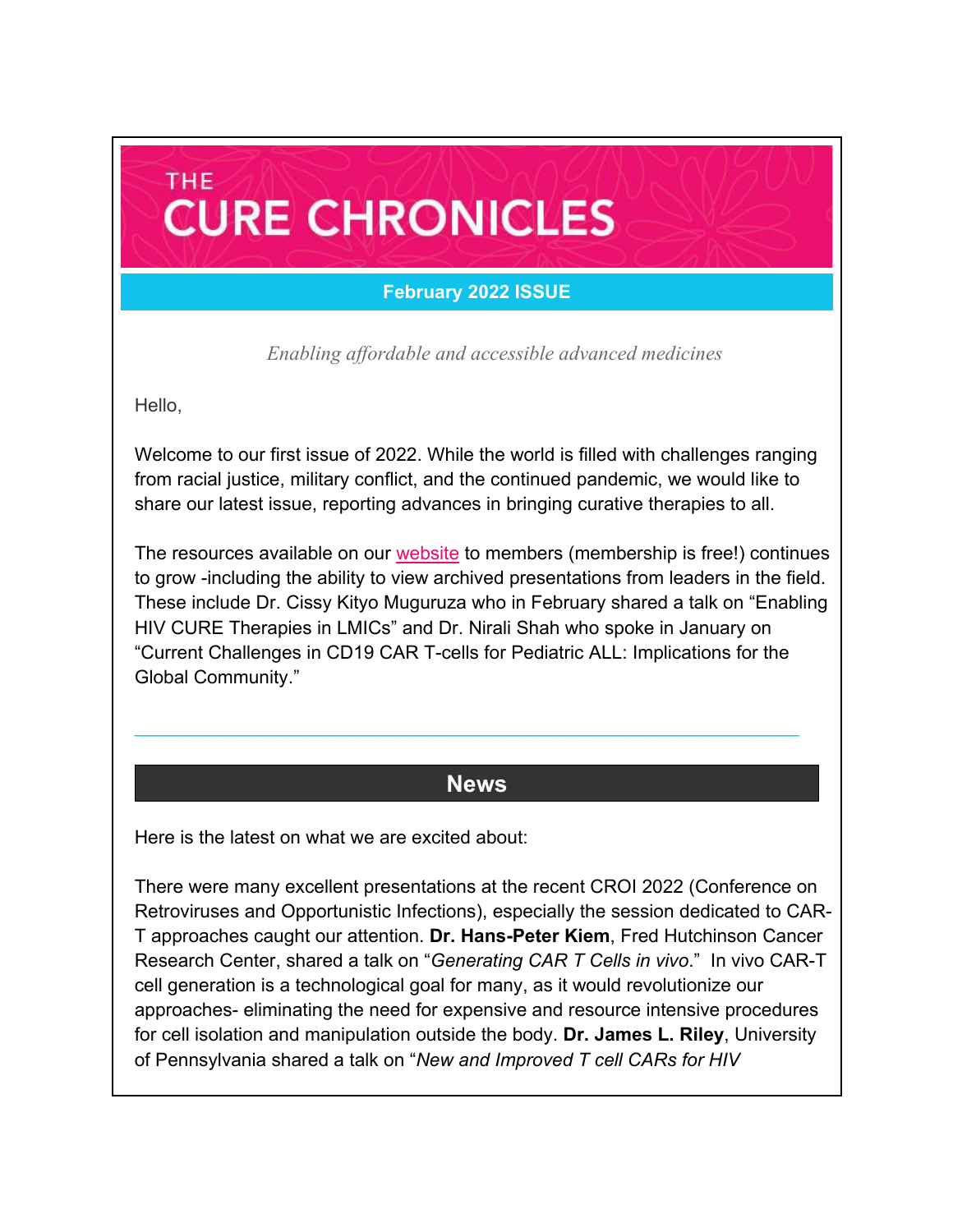*Eradication or Control*." As part of his presentation, he shared scintillating details about another potential cure, wherein a patient, haploidentical for CCR5, received gene editing approaches to remove the extant CCR5 as well as an anti-HIV CAR-T cell product. While the data is not public, the background to the trial can be found in his presentation to the **[Treatment Action Group's Pre-CROI Community HIV](https://www.treatmentactiongroup.org/wp-content/uploads/2020/03/pre_CROI_update_on_HIV_gene_therapy.pdf)  [CURE Research Workshop from 2020](https://www.treatmentactiongroup.org/wp-content/uploads/2020/03/pre_CROI_update_on_HIV_gene_therapy.pdf)**.

In further support of a biological cure, the field was further encouraged by the **fourth patient now reported to have been cured using a novel stem cell transplantation approach**. This is the first report of a woman to be cured by such an approach. Kudos to Drs. **Koen Van Besien, Jingmei Hsu, and Marshall Glesby** and the team that developed this approach. See descriptions at: **[Patient Possibly Cured of HIV Infection by Special Stem-Cell Transplant](https://news.weill.cornell.edu/news/2022/02/patient-possibly-cured-of-hiv-infection-by-special-stem-cell-transplant)** And:

**[CROI 2022: Fourth potential stem cell HIV cure –](https://www.eatg.org/hiv-news/croi-2022-potential-hiv-cure-case-in-a-us-woman-using-donor-cord-stem-cells/) in a US woman using donor [cord cells](https://www.eatg.org/hiv-news/croi-2022-potential-hiv-cure-case-in-a-us-woman-using-donor-cord-stem-cells/)**

In keeping with the theme of biological control or elimination of HIV infection, teams led by Drs. **Sharon Lewin** and **Steven Deeks** reported that **[Pembrolizumab induces HIV latency reversal in people living with HIV and](https://www.science.org/doi/10.1126/scitranslmed.abl3836)  [cancer on antiretroviral therapy.](https://www.science.org/doi/10.1126/scitranslmed.abl3836)** This approach encourages further investigations into developing combinatorial approaches that can address the challenge of HIV latency.

Finally, Dr. **Kim Anthony-Gonda** of Caring Cross has continued to refine the application of anti-HIV DuoCAR-T, an improved and more potent CAR-T cell therapy, reporting that intravenous injection of duoCAR-T in humanized mice bearing HIV infected human cells effectively controls and eliminates infected cells: **[PRECLINICAL STUDIES TOWARD A PHASE I/IIA TRIAL USING ANTI-HIV DUOCAR-T](https://caringcross.org/presentations/)  [CELL THERAPY.](https://caringcross.org/presentations/)** Caring Cross is collaborating with Drs Steven Deeks (USCF) and Mehrdad Abedi (UCD) to conduct the first-in-human phase I/IIa study to evaluate the safety and efficacy of anti-HIV duoCAR-T cell therapy in PWH (NCT04648046).

\_\_\_\_\_\_\_\_\_\_\_\_\_\_\_\_\_\_\_\_\_\_\_\_\_\_\_\_\_\_\_\_\_\_\_\_\_\_\_\_\_\_\_\_\_\_\_\_\_\_\_\_\_\_\_\_\_\_\_\_\_\_\_\_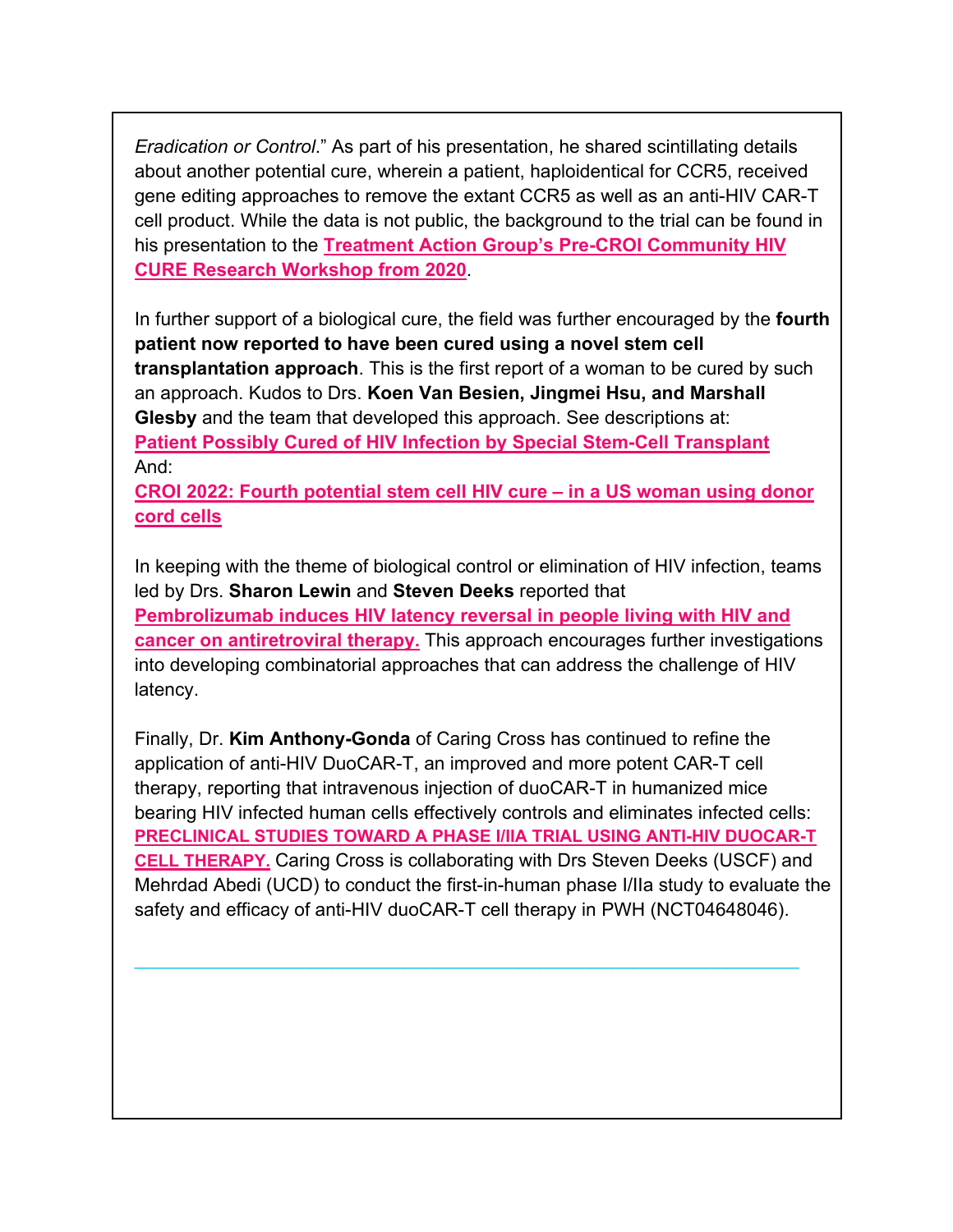# **Community Advocate Spotlight**

## **Nirav Shah, MD, MSHP**

Associate Professor of Medicine, Medical College of Wisconsin



#### **Tell us about your background and how you came to be in your current position.**

I was born and raised in the Chicagoland area. After completing my residency and fellowship training on the East coast, I wanted to return home to be close to friends and family. While I didn't land in Chicago, there was an exciting opportunity to develop a cell therapy program in Milwaukee at the Medical College of Wisconsin. Joining the program in 2015, I have been able to launch an in-house point-of-care CAR program for patients with relapsed non-Hodgkin lymphoma and over 5 years have treated >50 patients on our varying clinical trials. Our goal remains to advance the field of cell therapy and improve the accessibility of these treatments for patients throughout the state of Wisconsin.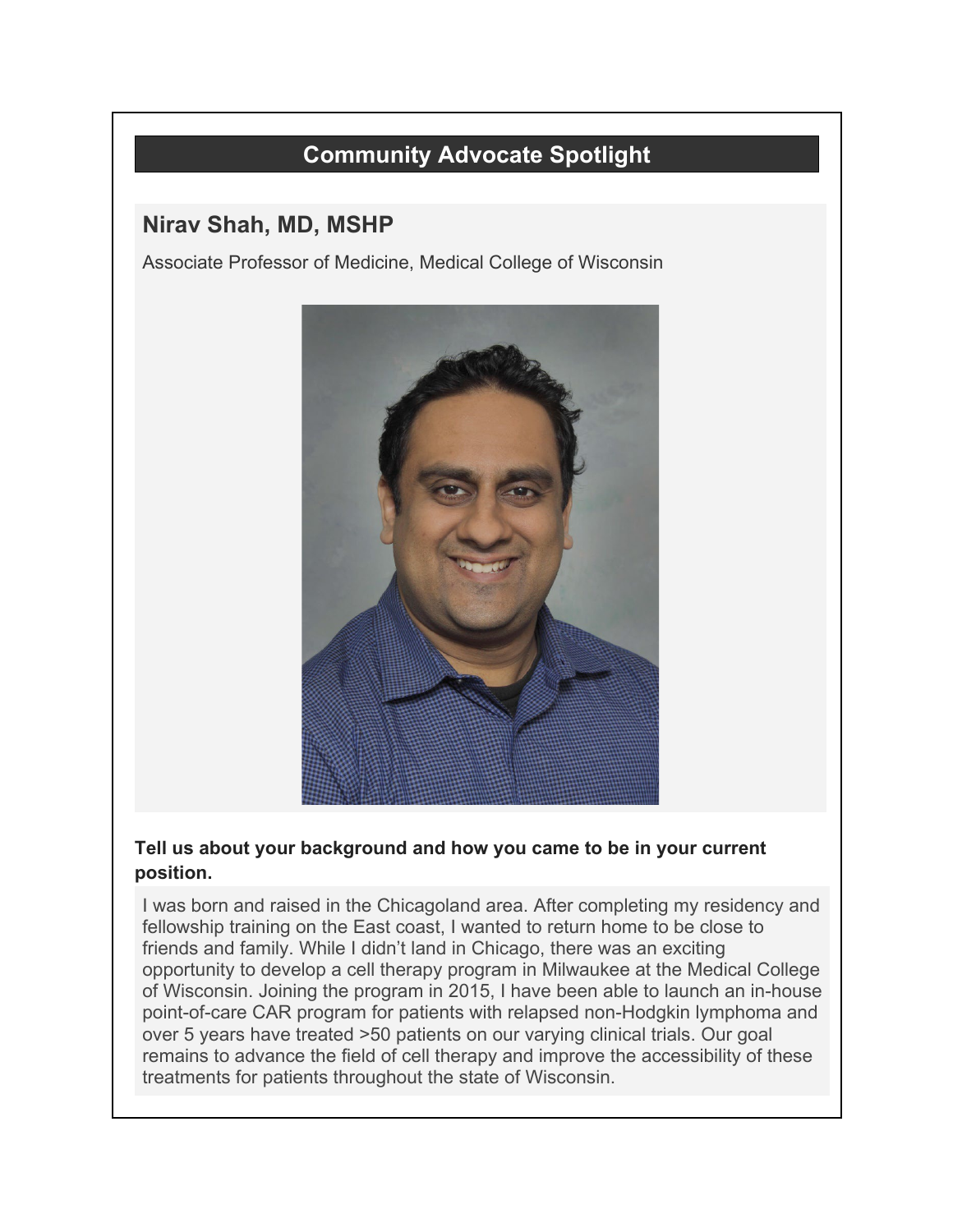#### **Tell us what the focus of your efforts at the present time is and what motivates you.**

Advancing CAR T-cell therapies for patients with relapsed, refractory B-cell malignancies. We aim to optimize manufacturing, develop new constructs, and ultimately improve outcomes for patients with relapsed lymphomas and leukemias.

I am motivated every day by the patients that walk into my clinic. Unlike many other cancers, we see a large number of young patients whose lives are disrupted by a cancer diagnosis. Their courage and perseverance motivate me to continue to work hard to develop new therapies to treat those who are not cured with standard approaches.

#### **What is your vision for the future and how would you overcome any challenges?**

My vision is to increase the accessibility and improve the affordability of cell therapy treatments for all patients through the research we are doing and through collaborations with organizations like Caring Cross. Cell therapy is going to be a large part of future cancer treatments and I want to remain on the forefront of its development.

#### **If there is one thing that would make a difference to your efforts, what would it be?**

Ultimately so much of what we do is limited by money and resources. NIH dollars are hard to come by and often don't support clinical trials. Philanthropy similarly is limited and not easily accessible. To not have financial limitations would free us to do the work the way we want to do it.

### **What is a fun fact about yourself that you would like to share?**

Despite living in Milwaukee, I remain an avid Chicago sports fan (despite our ongoing losses to the Packers for the last 20 years). Pre-COVID traveling was one of my passions. I've been to all the continents but Antarctica and hope we can return to some normalcy in the future.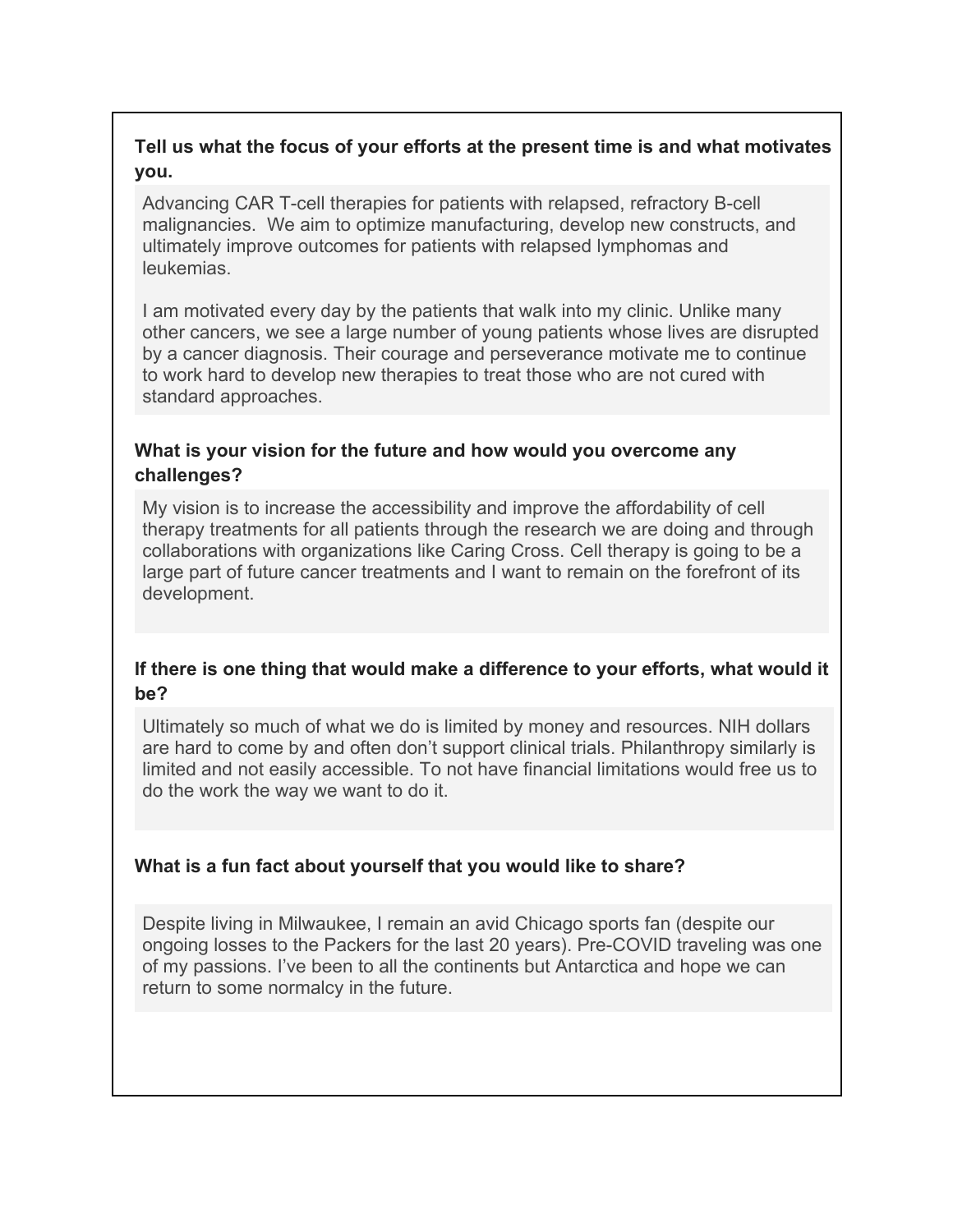# **Whitepapers**

Interested in learning more? Read our latest whitepapers on the Caring Cross website. Click below to access them.

 $\blacksquare$  Centralized vs Decentralized Manufacturing of Personalized Cell Therapies: **[CAR-T cell Product Manufacture, Quality and Release](https://caringcross.org/whitepapers/)**

 $\blacksquare$  **Centralized vs Decentralized Manufacturing of Personalized Cell Therapies: [Overview and Logistics](https://caringcross.org/whitepapers/)**

 $\blacksquare$  [Introduction to Chimeric Antigen Receptor \(CAR\) engineered immune cells](https://caringcross.org/whitepapers/)

# **Upcoming Events**

\_\_\_\_\_\_\_\_\_\_\_\_\_\_\_\_\_\_\_\_\_\_\_\_\_\_\_\_\_\_\_\_\_\_\_\_\_\_\_\_\_\_\_\_\_\_\_\_\_\_\_\_\_\_\_\_\_\_\_\_\_\_\_\_

Next month's **education tutorial** will be the sixth in a series of 9 presented by Rimas Orentas, PhD, Caring Cross Scientific Director.

## *CAR-T: A deeper dive into structural and signaling domains (series 6/9)*

*In this webinar we will explore more deeply how the domains (protein sequences) of a chimeric antigen receptor (CAR) and the intracellular signaling domains encoded by the CAR influence the activity of the cell expressing it – either decreasing or increasing the ability to mediate disease-controlling effects*

### $\blacksquare$  **[Register for the event](https://caringcross.org/events/)**

Date: March 4, 2022 Time: 3:00pm EST / 12:00pm PST Location: Zoom (link provided upon registration)

This event will last approximately 30-40 minutes and will consist of a presentation and Q&A session following.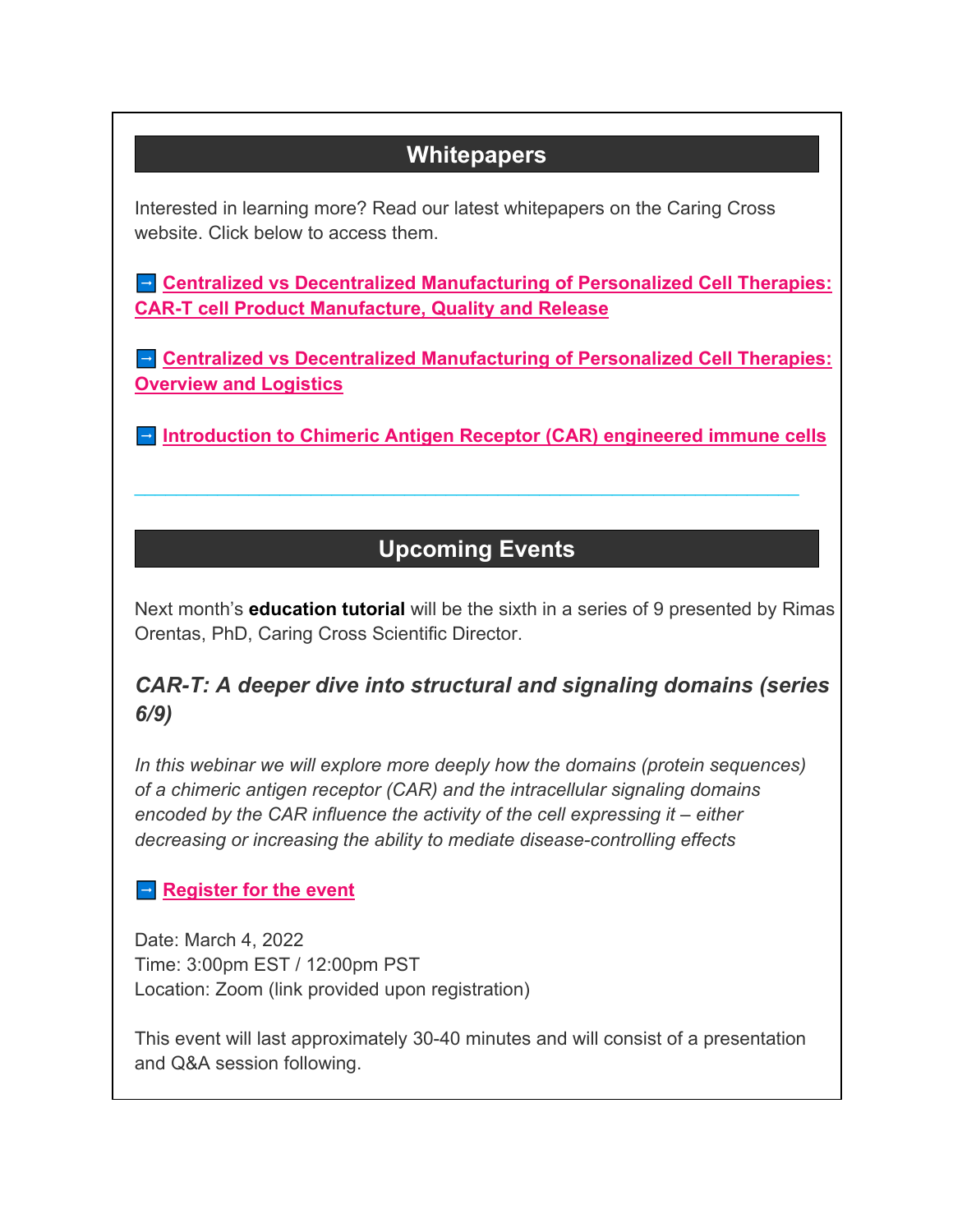All our events are on Fridays at 3pm EST and require registration to access the live webinar. A recorded replay will be available to Caring Cross Community members only **(Membership is free)**.

## **Recent Events**

If you missed these recent events, click on the links below to view them.

**Example 2 [Enabling HIV CURE Therapies in LMICs](https://caringcross.org/archives/)** 

 $\blacksquare$  **[Tuning CARs: antigen density \(series 5/9\)](https://caringcross.org/archives/)** 

 $\blacksquare$  Current Challenges in CD19 CAR T-cells for Pediatric ALL: Implications for **[the Global Community](https://caringcross.org/archives/)**

 $\blacksquare$  **[CAR target antigen binding moieties \(series 4/9\)](https://caringcross.org/archives/)** 

If you are not a member, you can **[become a member](https://caringcross.org/become-a-member/)** and view all our past events.

\_\_\_\_\_\_\_\_\_\_\_\_\_\_\_\_\_\_\_\_\_\_\_\_\_\_\_\_\_\_\_\_\_\_\_\_\_\_\_\_\_\_\_\_\_\_\_\_\_\_\_\_\_\_\_\_\_\_\_\_\_\_\_\_

## **Caring Cross Community**

This month we present a short video from Moses Supercharger from Uganda, explaining why we need to work together for a cure to HIV. He is a passionate advocate, always at work to spread hope, education, and awareness.

��� **[Supercharger video](https://youtu.be/HKNwE2hA-gc)**

**We are creating a membership community to connect** healthcare professionals, scientists and engineers, community advocates and business leaders that are on a mission to develop new advanced medicinal cures - and help make them affordable to all who need them.